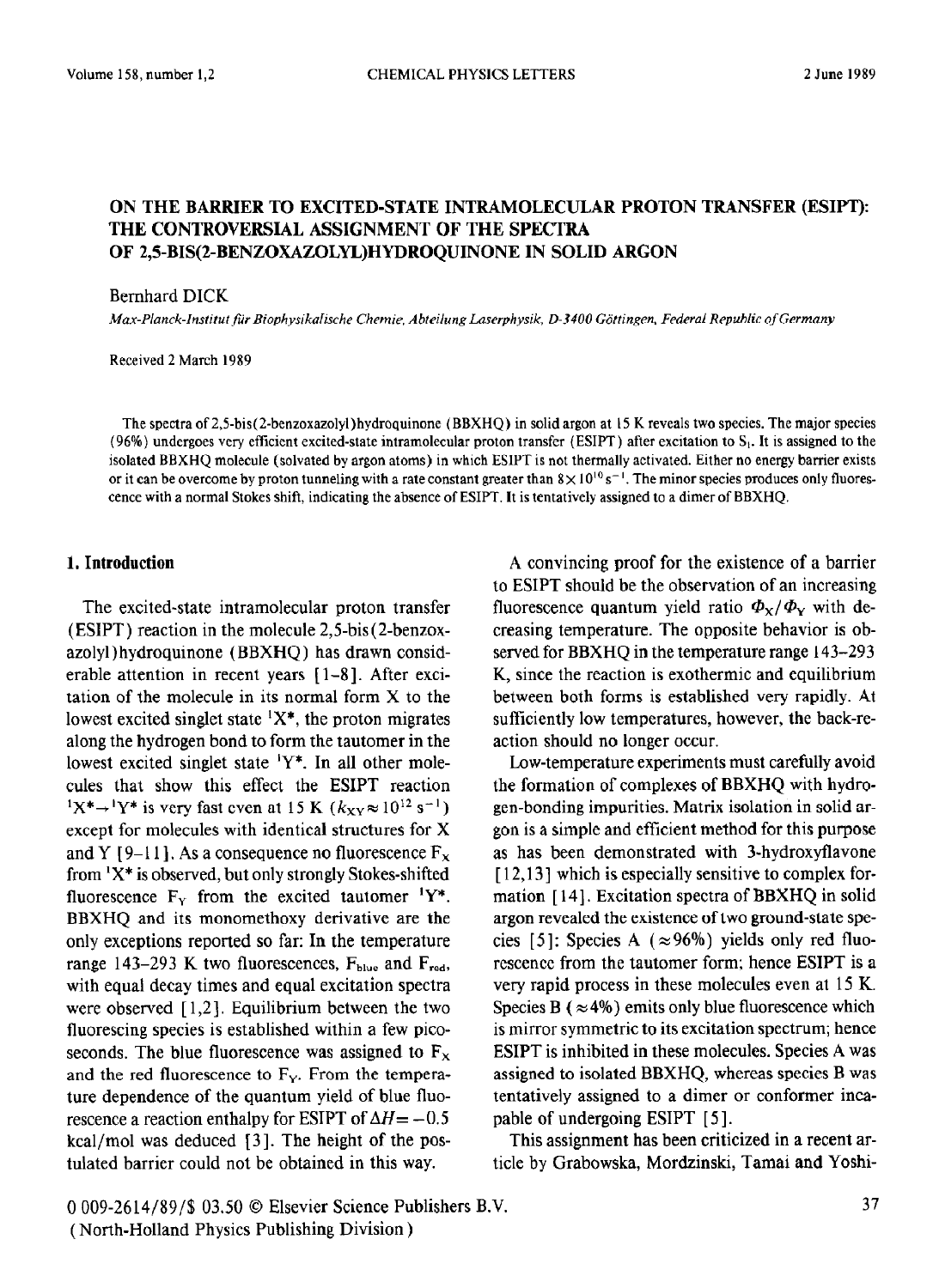hara (GMTY)  $[6]$ . They assigned the major species to "perturbed" BBXHQ-argon 1: 1 complexes and the minor species to unperturbed "isolated" BBXHQ. The present article has the following objectives:

(i) To show that the work of GMTY [ 6 ] provides no evidence against the original interpretation [5] of the spectra of BBXHQ isolated in solid argon.

(ii) The reinterpretation is inconsistent with the experimental data.

 $(iii)$  The interpretation in ref.  $[5]$  is not in contradiction with the model of reversible ESIPT at high temperatures, as supposed by GMTY.

(iv) An analysis of the published data on the temperature dependence of the fluorescence quantum yields suggests that the simple model of reversible ESIPT in BBXHQ is incomplete.

# 2. The spectra of **BBXHQ isolated in** solid argon

The sample preparation and experimental procedure applied to the study of BBXHQ isolated in solid argon have been described [5]. The results are presented here in greater detail to provide an undisputable basis for interpretation.

Argon matrices doped with BBXHQ emit bright red fluorescence when exposed to UV light. The excitation spectrum (ES) of this red fluorescence, detected at 585 nm, is shown as  $ES(a)$  in fig. 1. Two electronic transitions can be distinguished, the first with broad and diffuse vibrational structure between  $23000$  and  $29000$  cm<sup>-1</sup>, the second with several distinct vibronic lines between 29000 and 35000 cm<sup>-1</sup>. The strongest feature is a sharp line at 33 1.9 nm belonging to the second transition. The corrected fluorescence spectrum (FS) obtained with excitation into this strong line is shown as  $FS(c)$ . It consists of a strong band with a peak at 580 nm corresponding to a Stokes shift of  $\approx 7000$  cm<sup>-1</sup>. Hence ES(a) belongs to a species (called species A) which undergoes a very efficient ESIPT reaction even at 15 K.  $FS(c)$  shows also a weak emission in the spectral region between 19000 and 24000 cm<sup>-1</sup>, where the fluorescence of the normal form of BBXHQ is expected. ES(b) is the excitation spectrum of the blue fluorescence, detected at 460 nm. Its appearance is very similar to that of  $ES(a)$  but the band positions are significantly red-shifted. The strongest feature is again the first line of the second transition, which now appears at 336.6 nm. Hence ES(b) is the excitation spectrum of a different molecular species, called species B in the following. When the sample is excited at 336.6 nm FS(d) is obtained. It consists of two bands, a red band which is similar to that in  $FS(c)$ , and a blue band which is mirror-symmetric to ES(b). The relative integrated quantum yields normalized to the red fluorescence band in FS(c) are:  $\Phi_{blue}(c) = 1.2\%$ ,  $\Phi_{red}(c) = 100\%$ ,  $\Phi_{blue}(d) =$ 3.9%, and  $\Phi_{\text{red}}(d) = 6.5\%$ .

Since both  $ES(a)$  and  $ES(b)$  have nonvanishing intensity for both wavelengths 331.9 and 336.6 nm, FS(c) and FS(d) contain contributions from both species. Conversely, if any of the two species should show true dual fluorescence, it should yield a contribution to both excitation spectra. However, we can deduce that species A does not contribute to  $ES(b)$ : The ratio of  $\Phi_{blue}(c)$  to  $\Phi_{blue}(d)$  is  $\approx 0.3$ . If the blue emission in  $FS(c)$  originates from species A, the line at 33 1.9 nm should appear in ES(b) with an intensity 0.3 times that of the line at 336.6 nm. Since  $ES(b)$  shows no trace of such a line, the blue fluorescence in FS(c) must be mainly due to molecules of species B. On the other hand, the sharp line at 336.6 **nm** in ES(b) does not appear in ES(a) indicating that the latter is the *pure* excitation spectrum of species A. This does not rule out the possibility that species B exhibits dual fluorescence, since the concentration of species B (normalized to equal fluorescence quantum yields for both species) is much smaller than that of species A.

The contribution of both species to the fluorescence spectra can be disentangled when the relative intensities of the excitation spectra at wavelengths 331.9 and 336.6 nm **are** considered. This is indicated in  $ES(e)$  for species A and in  $ES(f)$  for species  $B^{\#1}$ . The intensity of ES(e) of species A drops by a factor of 0.067 in going from 331.9 to 336.6 nm.

<sup>#&#</sup>x27; Spectra of c-f have all **been** obtained with the same sample **and** hence refer to a fixed concentration ratio of both species. This ratio could be different for different samples. ES(a) and ES(b) **have** been obtained with matrices of higher **concentra**tion and thickness. As a consequence, the intensity around 331.9 **nm** in ES(b) is too low, since the light of the excitation source is absorbed to a non-negligible extent by the sharp absorption line of species A present **in this sample in a large excess.**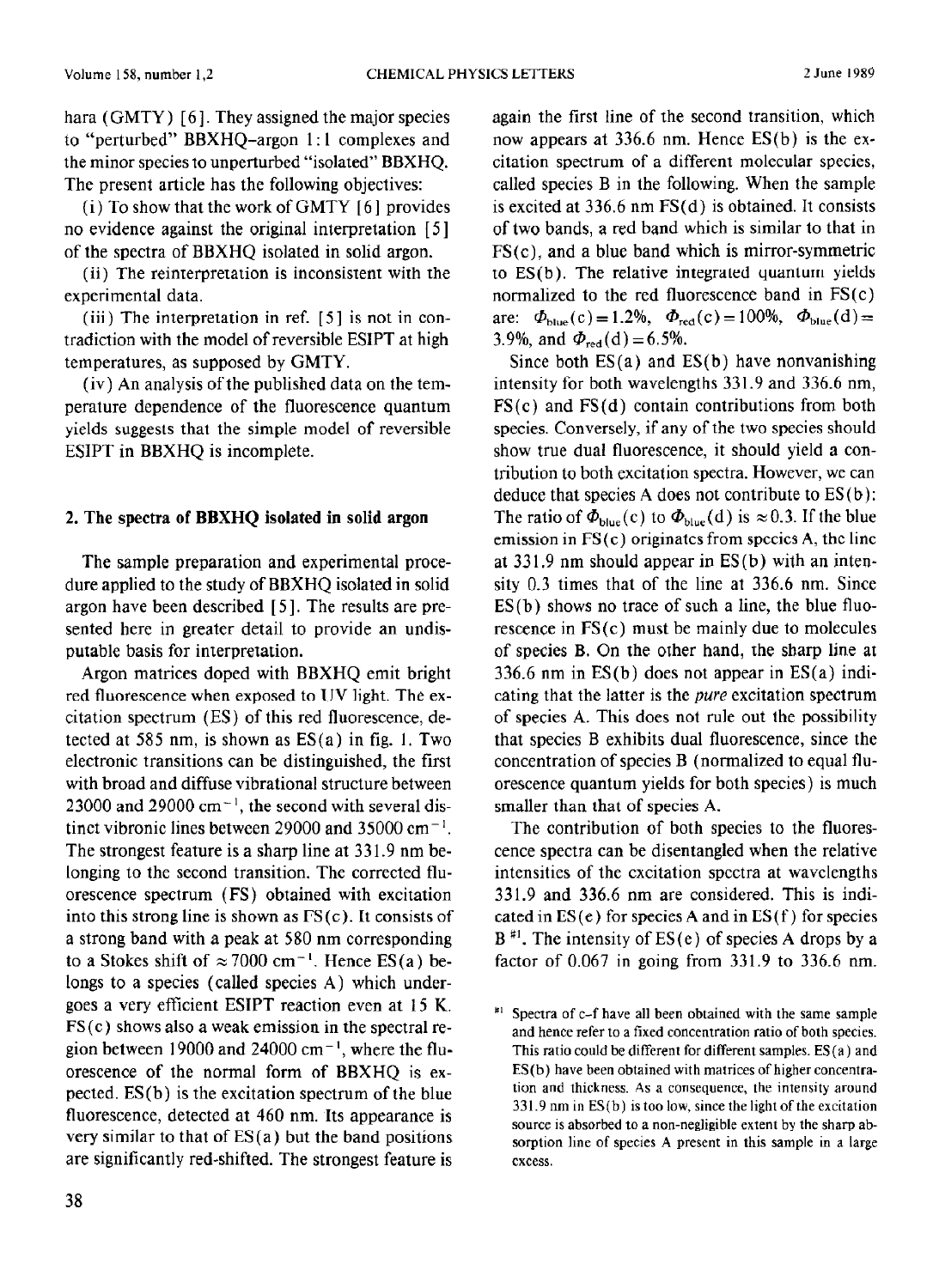

Fig. I. Spectra of 2,5-bis( 2-benzoxazolyl)hydroquinone (BBXHQ) isolated in solid argon. (a, b) Fluorescence excitation spectra detected at 585 and 460 nm, respectively. (c) Quantum distribution of fluorescence (emitted quanta per wavenumber interval) excited into the maximum ofthe excitation spectrum (a) at 331.9 nm. (d) Quantum distribution of fluorescence excited into the maximum of the excitation spectrum (b) at 336.6 nm. Excitation bandpass for both fluorescence spectra was 0.5 nm, corresponding to the thickness of the dotted vertical lines shown in the left part of the figure. (c, f) Expanded fluorescence excitation spectra in Ihe region of the second electronic transition, detected at 585 and 435 nm, respectively. All spectra are corrected for the spectral response of the detection system and the spectrum of the Xe lamp. Spectra c-f were obtained with the same sample.

Hence the yield of red fluorescence should drop to 6.7%, in very good agreement with the observed value of 6.5%. Conversely, the intensity of  $ES(f)$  for species B is lower by a factor of  $0.34$  at  $331.9$  nm compared to its value at 336.6 nm. Hence species B should yield a total of  $0.34 \times 3.9\% = 1.3\%$  of blue fluorescence to  $FS(c)$ , also in very good agreement with the observed value of 1.2%. *It is concluded that speties A produces only red fluorescence with an estimated ratio*  $\Phi_{Y}/\Phi_{Y}$  > 500, whereas species *B* produces *only blue jluorescence.* The relative amount of species B is 3.9% when equal fluorescence quantum yields for both species are assumed.

### 3. Assignment of the spectra

GMTY propose the following interpretation of these matrix spectra [ 61:

(i) The molecules of species A are 1: 1 complexes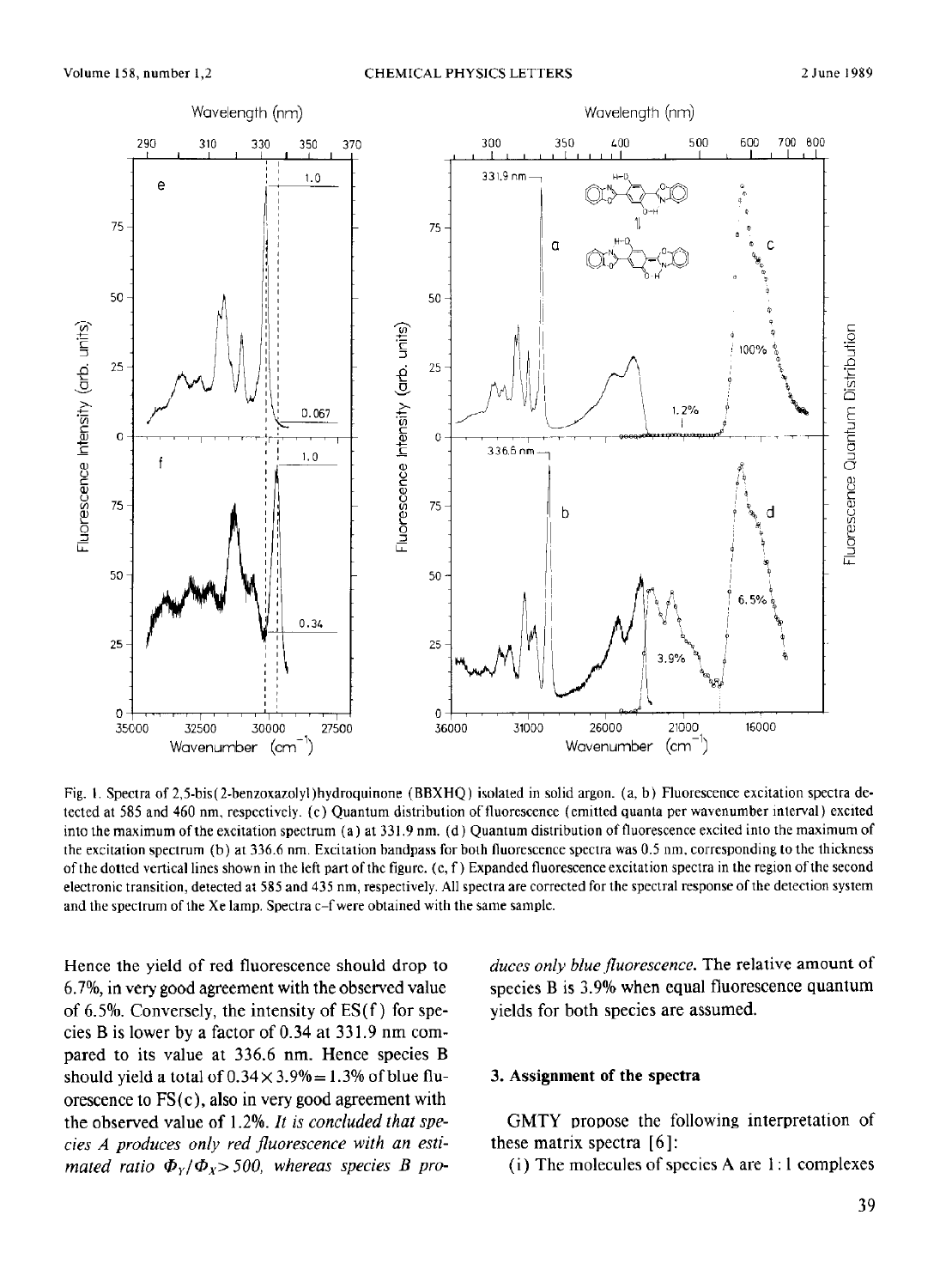of a BBXHQ molecule with an argon atom.

(ii) The molecules of species B are isolated, doubly fluorescing BBXHQ molecules.

The following arguments are given for these assignments:

(a) Isolated BBXHQ molecules in a supersonic jet exhibit dual fluorescence, whereas complexes of BBXHQ with one or more argon atoms show only red fluorescence. This argument is put forward by GMTY without reference, but since they did not publish any jet spectra of BBXHQ they seem to refer to the work of Ernsting [ 7,8].

(b) The red fluorescence in the  $FS(d)$  of fig. 1 is (erroneously) assigned to species B by GMTY. Hence species B is believed to emit dual fluorescence which is also observed with BBXHO in aprotic solvents at high tcmpcratures.

GMTY believe that the distinction between both species rests in their interaction with argon atoms. The assignment of species B to "isolated" molecules must then imply that these molecules do not interact with even a single argon atom. It is hard to imagine molecules isolated in this strict sense in a solid argon matrix. As has been shown in section 2, the red fluorescence in  $FS(d)$  in fig. 1 is entirely due to the large excess of species A in the matrix. This was explicitly stated in ref. [5] and should also be clear from a "careful analysis of the spectra" [6]. No ESIPT occurs in molecules of species B. The molecules of species A undergo a very fast ESIPT reaction even at 15 K, apparently without a barrier. Thus none of the two species behaves like BBXHQ at room temperature in aprotic solvents. Two possibilities exist: ( 1) One of the two species exhibits the typical behavior of isolated BBXHQ at low temperatures and the other species is perturbed. (2) Both species are perturbed.

Several types of perturbation of various strengths could occur:

(a) Probably the weakest interaction that one can think of is solvation of BBXHQ by inert molecules or rare gas atoms. Dipole/induced-dipole interactions should stabilize the tautomer due to its permanent dipole moment and lower any barrier to ESIPT that might exist in the isolated molecule. If the solvent of the absorption spectrum or the dielectric constant  $\epsilon$  of the solvent is taken as a measure of solvent-solute interaction, the perturbation should increase in the order Ar  $(\epsilon = 1.5)$  <alkanes  $(\epsilon = 1.9)$  <PMMA ( $\epsilon = 3.2$ ) <methyltetrahydrofuran  $(\epsilon = 6.2)$ . If BBXHQ dissolved in *n*-heptane is regarded as unperturbed, no reason exists to assume a higher degree of perturbation for BBXHQ dissolved in argon.

(b) The occurrcncc of fast ESIPT dcpcnds on the existence of an intramolecular hydrogen bond. Polar impurities can form complexes with an intermolecular hydrogen bond in which the fast ESIPT reaction is inhibited [ 141. Formation of such complexes at low temperatures can be avoided through the use of extremely dry solvents [ 141. Alternatively, diffusion of the impurities (mostly water) can be inhibited. Thus 3-hydroxyflavone in an argon matrix  $[12,13]$ or in PMMA [15] displays strong tautomer fluorescence at 15 K. BBXHQ seems to be less sensitive to this kind of perturbation: The methyltetrahydrofuran which was used as solvent in ref. [4] was not so extensively dried as would have been necessary for 3-hydroxyflavone. Nevertheless, tautomer fluorescence is the dominant emission of BBXHQ in this solvent at  $4.9 K [4]$ , as well as in argon matrix and PMMA [15] at 15 K.

(c) Many ESIPT molecules have conformers in which ESIPT is not possible [16,17]. In BBXHQ the benzoxazolyl groups could be rotated by 180" so that the hydrogen bonds are formed with the oxygen atoms instead of the nitrogen atoms. Thcsc conformers have higher energies and hence lower concentration, but could be trapped in low temperature matrices. A conformer with a ground-state enthalpy of 2.7 kcal/mol above the normal form will exist in  $\approx$  4% abundance in the vapor phase at 150°C (the condition of matrix deposition for BBXHQ).

# 3.1. *Assignment of species A*

If species A is perturbed this perturbation must enhance ESIPT. This could bc due to unspecific solvation by a solvent much more polar than argon, e.g. impurity water molecules. Assuming the worst case that a single water molecule within the first coordination sphere of the BBXHQ molecule is sufficient for this perturbation, the number of unperturbed sites is  $P_0 = (1-p)^N$ , where p is the mole fraction of water in the matrix and  $N$  is the number of next neighbors to the BBXHQ molecule. For 3.9% of unperturbed sites ( $P_0$ =0.039) and an estimated number of N=40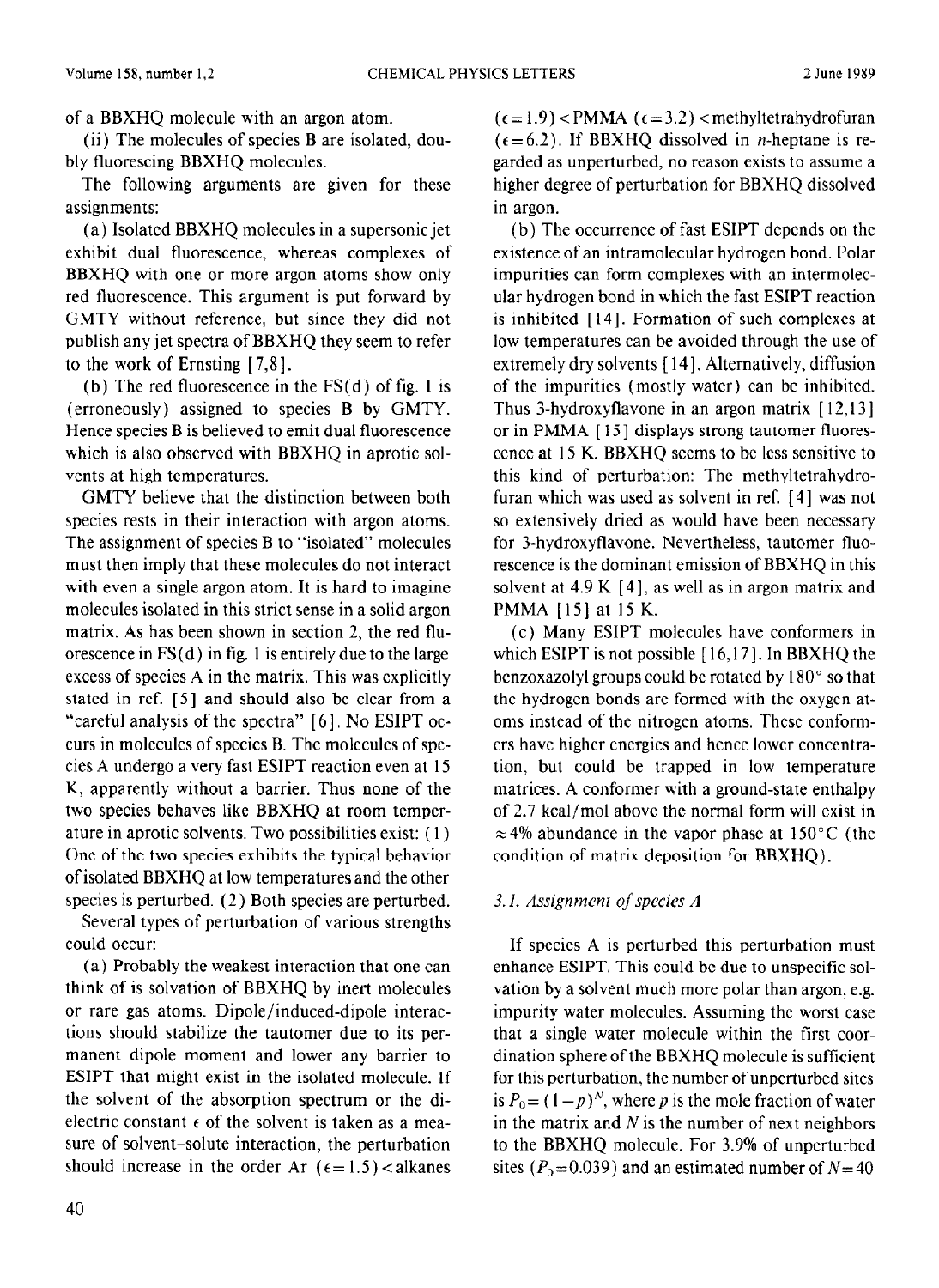a mole fraction  $p=0.08$  is found, i.e. the matrix must contain 8% of water. It is probable that the argon matrices contained traces of water, but certainly much less than 8%. So far we are not aware of any kind of perturbation that enhances ESIPT and would account for only 4% of unperturbed sites. Hence species A is assigned to the unperturbed BBXHQ molecule.

### 3.2. *Assignment of species B*

Consequently, species B must consist of perturbed molecules incapable of ESIPT. Several possible causes exist:

( 1) The internal hydrogen bond required for fast ESIPT is broken, either due to complex formation with a hydrogen-bonding impurity, or due to formation of the conformer with the rotated benzoxazolyl group. BBXHQ has two centers capable of ESIPT, and both have to be blocked to account for the exclusive blue fluorescence of species B. This implies that a third species should exist in which only one hydrogen bond is blocked. These molecules should undergo efficient ESIPT and contribute to the red fluorescence. If the probability of perturbation is equal and independent for both hydrogen bonds in BBXHQ, a relative amount of 31% of singly **per**turbed molecules **is** calculated. This singly perturbed **species** should have a strong line in the excitation spectrum of tautomer fluorescence between 331.9 and 336.6 nm, but nothing of this kind is observed.

(2) A conformational change or the site-dependent interaction with solvent molecules modulates the energy separation between the two fluorescing states  $X^*$  and  $Y^*$ . In liquid solution the conformational changes and the solvent fluctuations are so rapid that equilibrium is established in  $S_0$  and  $S_1$ . The molecular ensemble behaves like a single species with average state energies. In rigid solution, however, the ensemble is inhomogeneously distributed: A small fraction of molecules with higher ground-state energy has 'X\* below 'Y\*. In these molecules ESIPT will not occur at very low temperatures, and they will emit only blue fluorescence. A very similar situation occurs for the ESIPT reaction in the triplet state of  $2-(2'-hydroxyphenyl)benzoxazole$  (HBO) [18]. This behavior would then be an intrinsic property of BBXHQ. The rigid solvent serves only to prevent fast

equilibration between the various conformers or sites. Hence this behavior should appear not only in solid argon or solid methyltetrahydrofuran, but in solid alkanes and other solid solvents as well.

(3) The singly excited states of a BBXHQ dimer can as a first approximation be represented as linear combinations of the two corresponding locally excited forms:  $(XX)^* = {^1(X^*X)} \pm {^1(XX^*)}$  for the normal form and  $^1$ (XY)\*= $^1$ (X\*Y) $\pm^1$ (XY\*) for the tautomer. These pairs of states are split by an energy determined by the transition dipoles and the relative orientation of the two BBXHQ molecules. This would account for the red-shift of the excitation spectrum of species B. If this splitting brings the lowest state of the normal form below that of the tautomer, ESIPT cannot occur. The dimer hypothesis is supported by the following observation  $[19]$ : A saturated solution of BBXHQ in extremely dry isopentane/cyclopentane  $(1:4, c \approx 8 \times 10^{-6} \text{ M})$  shows dual fluorescence at room temperature. On cooling to 190 K the red fluorescence vanishes. The blue fluorescence increases and undergoes a red-shift, indicating the formation of a new species. This effect is strongly suppressed when smaller concentrations are used.

### 4. On the **rate constant for ESII'T** in **BBXHQ**

### 4.1. *Results from jluorescence quantum yields*

The schematic diagram representing the reversible ESIPT reaction is

$$
k_{x} \parallel k_{y} \parallel k_{y} \parallel k_{y} \parallel k_{y} \parallel k_{y} \parallel k_{y} \parallel k_{y} \parallel k_{y} \parallel k_{y} \parallel k_{y} \parallel k_{y} \parallel k_{y} \parallel k_{y} \parallel k_{y} \parallel k_{y} \parallel k_{y} \parallel k_{y} \parallel k_{y} \parallel k_{y} \parallel k_{y} \parallel k_{y} \parallel k_{y} \parallel k_{y} \parallel k_{y} \parallel k_{y} \parallel k_{y} \parallel k_{y} \parallel k_{y} \parallel k_{y} \parallel k_{y} \parallel k_{y} \parallel k_{y} \parallel k_{y} \parallel k_{y} \parallel k_{y} \parallel k_{y} \parallel k_{y} \parallel k_{y} \parallel k_{y} \parallel k_{y} \parallel k_{y} \parallel k_{y} \parallel k_{y} \parallel k_{y} \parallel k_{y} \parallel k_{y} \parallel k_{y} \parallel k_{y} \parallel k_{y} \parallel k_{y} \parallel k_{y} \parallel k_{y} \parallel k_{y} \parallel k_{y} \parallel k_{y} \parallel k_{y} \parallel k_{y} \parallel k_{y} \parallel k_{y} \parallel k_{y} \parallel k_{y} \parallel k_{y} \parallel k_{y} \parallel k_{y} \parallel k_{y} \parallel k_{y} \parallel k_{y} \parallel k_{y} \parallel k_{y} \parallel k_{y} \parallel k_{y} \parallel k_{y} \parallel k_{y} \parallel k_{y} \parallel k_{y} \parallel k_{y} \parallel k_{y} \parallel k_{y} \parallel k_{y} \parallel k_{y} \parallel k_{y} \parallel k_{y} \parallel k_{y} \parallel k_{y} \parallel k_{y} \parallel k_{y} \parallel k_{y} \parallel k_{y} \parallel k_{y} \parallel k_{y} \parallel k_{y} \parallel k_{y} \parallel k_{y} \parallel k_{y} \parallel k_{y} \parallel k_{y} \parallel k_{y} \parallel k_{y} \parallel k_{y} \parallel k_{y} \parallel k_{y} \parallel k_{y} \parallel k_{y} \parallel k_{y} \parallel k_{y} \parallel k_{y} \parallel k_{y} \parallel k_{y} \parallel k_{y} \parallel k_{y} \parallel k_{y} \parallel k_{y} \parallel k_{y} \parallel k_{y} \parallel k_{y} \parallel k_{y} \parallel k_{y} \parallel k_{y} \parallel k_{y} \parallel k_{y} \parallel k_{y} \parallel k_{y} \parallel k_{y} \parallel k_{y} \parallel k_{y} \parallel k_{y
$$

The rate constants for forward and backward ESIPT are  $k_{XY}$  and  $k_{YX}$ , those for radiative and nonradiative decay  $k^r$  and  $k^{nr}$ . Solution of the kinetic equations for this system [ 20,2 1 ] gives the following ratio for the two fluorescence quantum yields:

$$
\frac{\Phi_{\rm Y}}{\Phi_{\rm X}} = \frac{k_{\rm Y}^{\rm r} k_{\rm XY}}{k_{\rm X}^{\rm r} (k_{\rm Y} + k_{\rm YX})},\tag{1}
$$

where  $k_Y = k_Y^r + k_Y^{nr}$  is the decay rate constant of <sup>1</sup>Y<sup>\*</sup>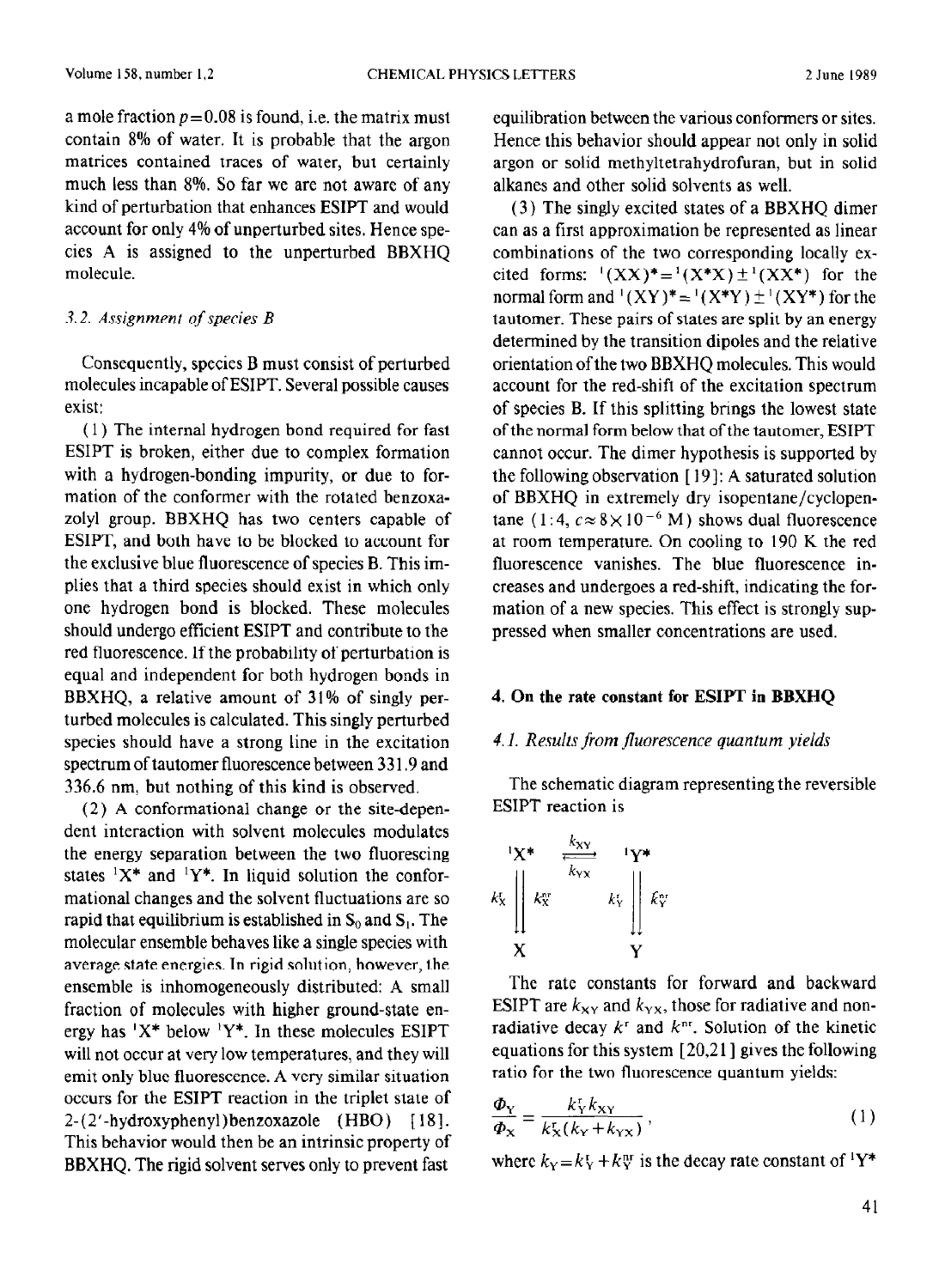excepting proton transfer. At high temperatures equilibration is much faster than the decay of  $Y^*$  $(k_Y \ll k_{YX})$  and the ratio  $\Phi_Y/\Phi_X$  is proportional to the equilibrium constant  $K_e(T) = k_{XY}/k_{YX}$ . Measurement of the temperature dependence of  $\Phi_{\rm Y}/\Phi_{\rm X}$ yields the reaction enthalpy if the radiative decay constants are temperature-independent. In ref. [ 31 a reaction enthalpy was determined from the temperature dependence of  $\Phi_{blue}$  (assigned to  $\Phi_{\rm x}$ ) alone. A plot of  $\ln(1/\Phi_{\rm X})$  versus  $1/T$  yielded a straight line with a slope interpreted as a reaction enthalpy of  $\Delta H = -0.5$  kcal/mol. This required two assumptions, namely that  $k_x \ll k_y$  and that  $k_y$  is independent of temperature. If  $k<sub>y</sub>$  is temperature-dependent, the observed slope is the sum of the reaction enthalpy and the activation energy of the thermally activated radiationless decay of  $Y^*$ . If the value  $\Delta H = -0.5$  kcal/mol is used to calculate the ratio of the radiative rate constants,  $k_X^r / k_Y^r$ , with eq. (1) from the measured quantum yield ratio, a strong temperature dependence is found in contradiction to the assumption made for the analysis (see table I ). On the other hand, if the data of ref. [ 31 are used to plot  $\ln(\Phi_{\rm V}/\Phi_{\rm x})$  versus  $1/T$ , a curve is obtained with a slope of  $-2.3$  kcal/mol between 293 and 190 K, and a slope of  $-1.0$  kcal/mol below 190 K. It must be concluded that either the radiative decay constants are strongly temperature-dependent, or that the description of ESIPT as a simple reversible process in BBXHQ is incomplete even in the "high-temperature" region 143-293 K.

The radiative rate constants  $k<sub>X</sub>$  and  $k<sub>Y</sub>$  can be calculated from the data published in refs.  $[1,3]$ . In the high-temperature approximation  $k_y$  is given by

Table 1

Ratio of the radiative decay constants  $k_x^2 / k_y^2$  calculated from the ratio of fluorescence quantum yields  $\Phi_{X}/\Phi_{Y}$ 

| Solvent              | T(K) | $Ke$ <sup>a</sup> | $\Phi_{\rm Y}/\Phi_{\rm V}$ | $k_x^r/k_y$ | Ref. |
|----------------------|------|-------------------|-----------------------------|-------------|------|
| $n$ -heptane         | 293  | 2.36              | $0.13^{b}$                  | 0.31        | [6]  |
| $n$ -heptane         | 293  | 2.36              | 0.22                        | 0.52        | [1]  |
| $n$ -heptane         | 143  | 5.82              | 0.014                       | 0.08        | [1]  |
| $3-MP^{\text{c}}$    | 262  | 2.62              | $0.13^{(d)}$                | 0.34        | [3]  |
| $3-MP$ <sup>c)</sup> | 138  | 6.21              | $0.008{d}$                  | 0.05        | [3]  |

<sup>a)</sup>  $K_c = \exp(\Delta H/kT)$ ,  $\Delta H = -0.5$  kcal/mol.

<sup>b)</sup> Integration of the spectrum (fig. 1 of ref. [6]).

 $(1)$  3-methylpentanc.

$$
k_X^{\rm r} = \frac{\Phi_{\rm Y}}{\tau_{\rm X,Y}} \frac{1 + K_{\rm e}}{K_{\rm e}},\tag{2}
$$

where  $\tau_{X,Y}$  is the common decay time constant of 'X\* and  $Y^*$ . With the experimental data obtained at 143 K,  $\tau_{X,Y}$ =6.2 ns,  $\Phi_Y$ =0.29, and  $K_e$ =5.8, the radiative decay constant  $k_x = 5.5 \times 10^7$  s<sup>-1</sup>. This value does not critically depend on the value of  $\Delta H$  as long as  $K_e \gg 1$ . The radiative decay constant  $k_x^r$  can be estimated with Förster's formula [22] from the absorption spectrum in ref. [l] which gives  $k_{\rm X}^{\rm r} = 1.8 \times 10^{8} \text{ s}^{-1}$ . The ratio  $k_{\rm X}^{\rm r}/k_{\rm Y}^{\rm r} = 3.3 \text{ obtained}$ in this way is quite different from those collected in table 1 which are based on  $\Delta H = -0.5$  kcal/mol.

At low temperatures  $(RT \ll |\Delta H|)$  the back-reaction should bc frozen in and *kyx* can be neglected against  $k_y$  in eq. (1). An estimate of the upper limit  $k_{\text{yx}}$  < 10<sup>13</sup> s<sup>-1</sup> exp( $\Delta H/RT$ ) indicates that this is certainly valid below 20 K. Then eq. (1) can be solved for the rate constant of ESIPT,  $k_{XY}$ . Unfortunately the ratio  $k_x^r/k_y^r$  is rather uncertain as shown above. With  $k_x^r / k_y^r \approx 1$  and  $k_y = 1/\tau_y = 1.6 \times 10^8$  s<sup>-1</sup>  $[4]$ , for the species A in an argon matrix at 15 K  $(\Phi_{Y}/\Phi_{X} > 500)$  a value of  $k_{XY} \ge 8 \times 10^{10}$  s<sup>-1</sup> is obtained.

## 4.2. *Time-resolved measurements*

In the recent article by GMTY [6], a fast initial decay of the blue fluorescence and a fast rise of the red fluorescence with the same time constant of  $\approx 20$ ps have been reported for BBXHQ. This value can only be considered as an upper limit for the following reasons:

(a) The response time of the apparatus defined as the full width at half maximum measured for the scattered laser light is 50 ps. Time constants much shorter than 50 ps obtained by deconvolution can be strongly affected by numerical artifacts.

(b) The residues for the fit to the decay of blue fluorescence show a significant and systematic deviation from zero in the region  $\pm 50$  ps from the peak of the excitation pulse, i.e. where the fast decaying component is calculated. Such behavior could be an artifact caused by uncertainty in the point of zero time delay. In this case the fluorescence rise time is also overestimated. Simulated fluorescence rise curves with a rise time shorter than the response time

d' **Evaluated** from data in fig. I of ref. [ 31.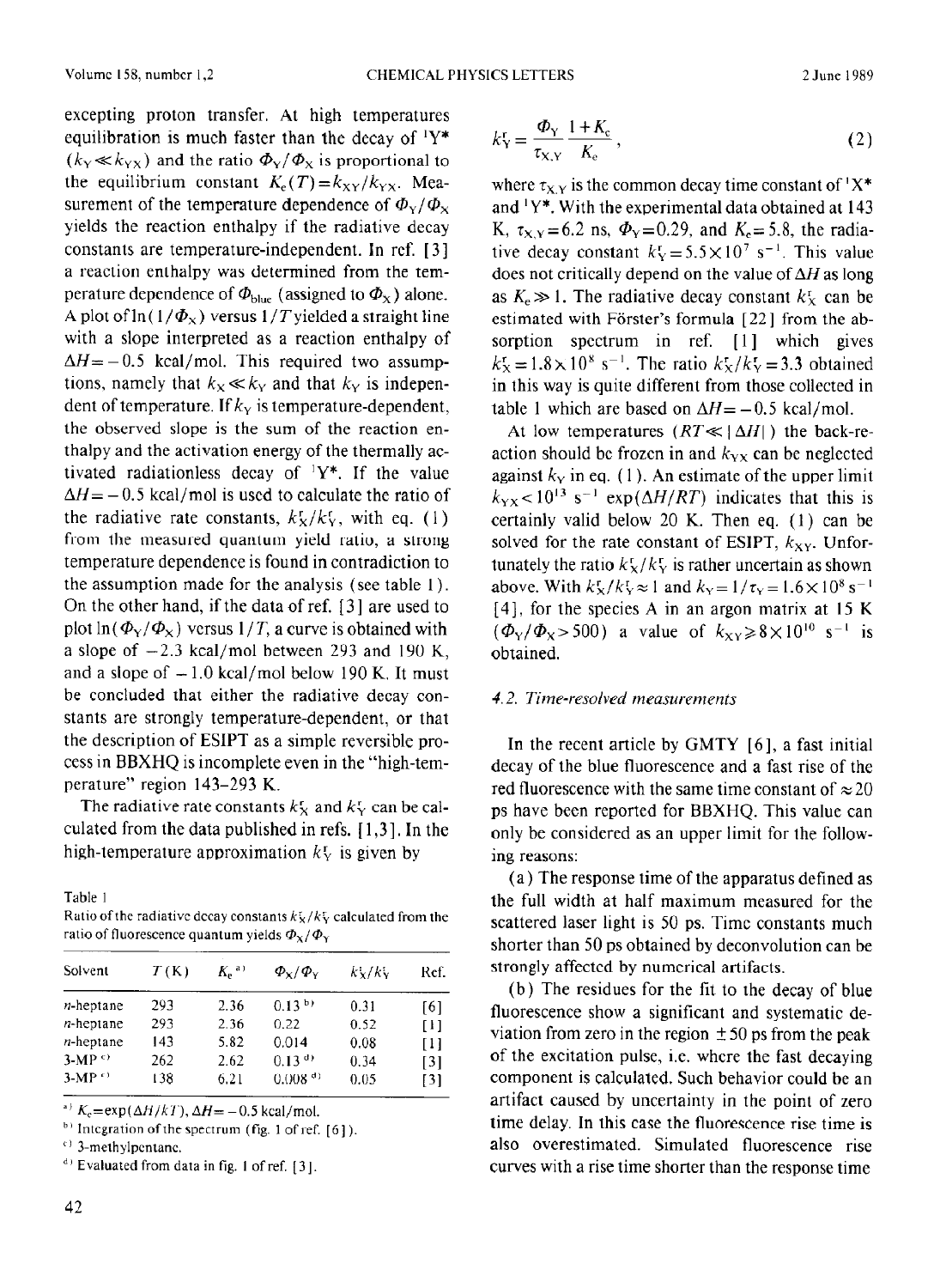of the apparatus can be superimposed almost exactly by a small shift of the time axis. Also, diffraction at a grating will produce a skewed wavefront with the effect that an instant rise is stretched to an extent that depends on the number of lines illuminated. This effect is not seen for the apparatus response function is it is recorded with the grating in zeroth order. Therefore, fluorescence risetime measurements should be accompanied by measurements of a fluorescence with a similar spectrum but instantaneous rise.

#### 5. Is there **a** barrier to **ESIPT in BBXHQ?**

The hypothesis of a barrier to ESIPT in BBXHQ can so far only be substantiated by the fact that the two tautomeric forms are in thermal equilibrium at high temperatures. However, this might be a rash judgment. One may ask the question: Is **it conceiv**able that two states of a molecule can **be** in thermal equilibrium without a separating barrier? Such a situation occurs in **many dyes** and aromatic ketones with a small energy gap between  $T_1$  and  $S_1$ , e.g. in the molecule eosin. Following excitation to  $S_1$  eosin emits phosphorescence and delayed fluorescence decaying with the same time constant [23], indicating that  $S_1$ and  $T_1$  are in thermal equilibrium. The triplet yield is not temperature-dependent and intersystem crossing cannot be frozen in. Since the familiar picture of a reaction coordinate cannot bc applied to intcrsystem crossing, it seems that it is not necessary to postulate an energy barrier to account for the coexistence of  $S_1$  and  $T_1$ . With BBXHQ the situation is very similar:  $X^*$  and  $Y^*$  coexist at high temperatures, but the reaction cannot be frozen in even at very low temperatures.

One explanation would be to assume an energy barrier which is so low that it can be overcome by proton tunneling with a rate constant of the order of  $8 \times 10^{10}$  s<sup>-1</sup>. Such a fast tunneling process is indeed conceivable as the following estimate will show. In the model of an inverse parabolic barrier [24], the proton tunnels a length *L* with a probability

$$
G = [1 + \exp(B)]^{-1}, B = 2\pi \sqrt{m} (V_0 - W)/h \sqrt{A}.
$$
 (3)

In these expressions,  $V_0$  is the barrier height, m is the mass of the particle, W its energy, and  $A = 8V_0/$  $L<sup>2</sup>$ . In the molecule HBO, ESIPT occurs in the triplet state as a thermally activated process with a barrier height of  $V_0 \approx 10$  kcal/mol. At low temperatures proton tunneling occurs with rate constant  $k_{\text{PT}}$ (<sup>3</sup>HBO)  $\approx$  10<sup>6</sup> s<sup>-1</sup> [25]. From the observed deuterium isotope effect  $G(H)/G(D) = 300$  a value of  $B=13.8$  is obtained, leading to estimates  $L=0.6$  Å and  $G_{HBO}(H) = 10^{-6}$ . Since the geometries of the hydrogen bonds are very similar in HBO and BBXHQ, this value of *L* can be used to estimate  $G_{BRXHO}(H) = 1.2 \times 10^{-2}$  for a barrier height of  $V_0 = 1$ kcal/mol. Assuming equal frequency factors for HBO and BBXHQ this yields the estimate  $k_{\text{PT}}$ (<sup>1</sup>BBXHO) = 1.2× 10<sup>10</sup> s<sup>-1</sup>.

Another explanation would be to regard ESIPT not as a reaction along a one-dimensional reaction coordinate, but as a kind of radiationless transition 1261.

## 6. **Conclusion**

(1) Isolation in rare gas matrices produces pure samples for the study of **ESIPT** reactions in which interactions with the solvent are minimized.

(2) So far no true dual fluorescence has been observed for BBXHQ at low temperatures  $(<15 K)$  in any environment except for the free molecule in the supersonic jet.

(3) There is no barrier to ESIPT in BBXHQ, or it is so low that it can be overcome by proton tunneling with a rate constant  $k_{XY} \ge 8 \times 10^{10}$  s<sup>-1</sup>. Timeresolved measurements of the rise of the tautomer fluorescence or the tautomer transient absorption are ncccssary to give a definite answer.

## **Acknowledgement**

The author is indebted to Professor F.P. Schafer for support of this work. Discussions with Professor W. Liittke and Dr. N. Ernsting, Dr. K.H. Grellmann, and Dr. B. Nickel are gratefully acknowledged. This work has been supported by the Deutsche For